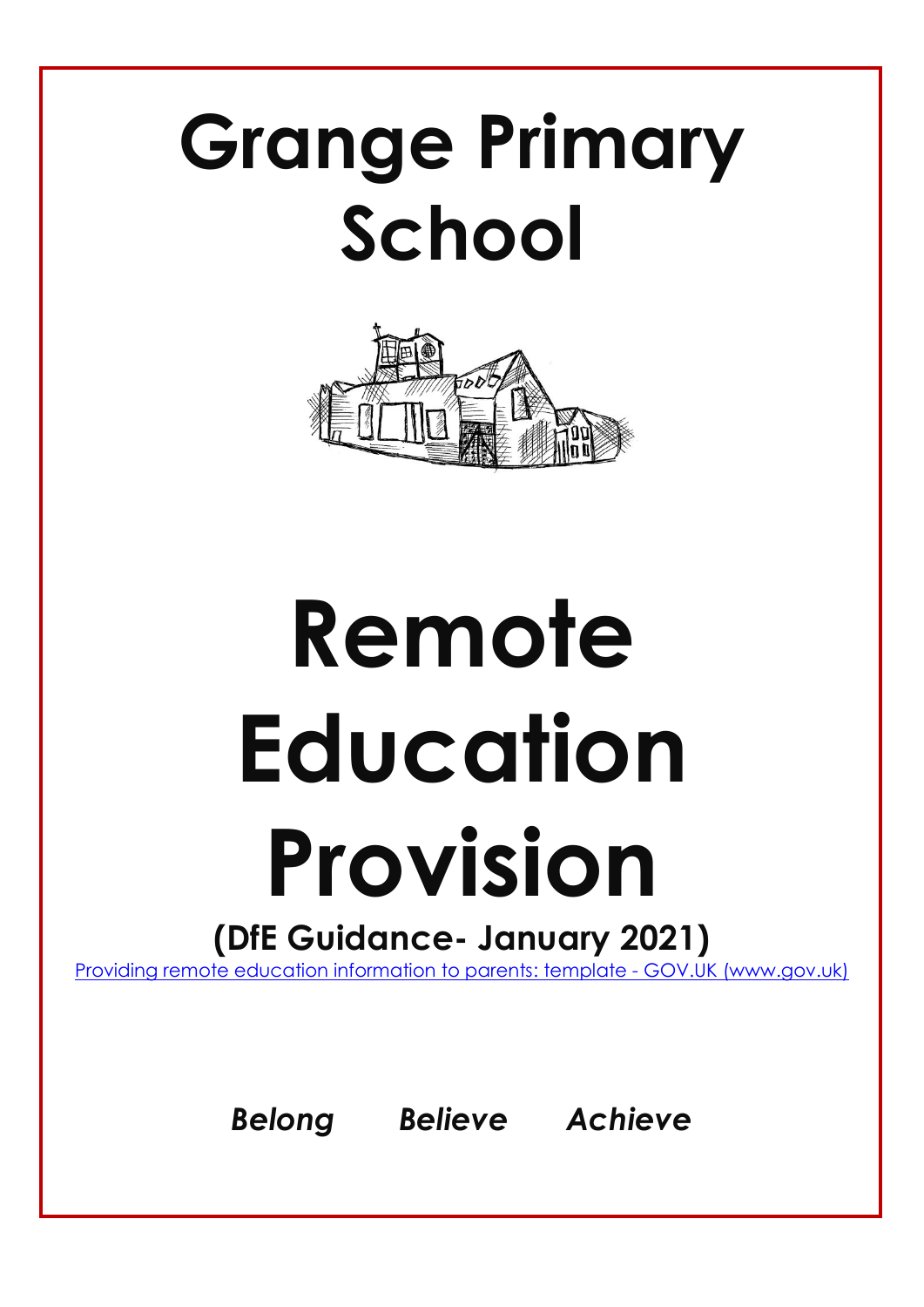#### **Remote education provision: information for parents**

This information is intended to provide clarity and transparency to pupils and parents or carers about what to expect from remote education if local restrictions require entire cohorts (or bubbles) to remain at home.

For details of what to expect where individual pupils are self-isolating, please see the final section of this page.

#### **What is remote education?**

There are different definitions out there, but these are the most common ones:

- Remote education: a broad term encompassing any learning that happens outside of the classroom, with the teacher not present in the same location as the pupils.
- Digital remote education: often known as online learning, this is remote learning delivered through digital technologies.
- Blended learning: a mix of face-to-face and remote methods. An example would be the 'flipped classroom', where main input happens remotely (for example through video), while practice and tutoring happen in class.
- Synchronous education: this is live;
- Asynchronous education: is when the material is prepared by the teacher and accessed by the pupil at a later date.

#### **The remote curriculum: what is taught to pupils at home**

A pupil's first day or two of being educated remotely might look different from our standard approach, while we take all necessary actions to prepare for a longer period of remote teaching.

#### **What should my child expect from immediate remote education in the first day or two of pupils being sent home?**

- During the first morning of remote learning, your child's teacher will organise a Microsoft Teams 'Meet and Greet' where they will explain exactly how learning will work, set out expectations of your child's involvement and remind children how work will be set, handed in and marked.
- During the 'Meet and Greet' the teacher will explain the timetable for the rest of the day and how the children can access extra support if they need it when working independently.
- Children will be given some simple tasks to complete to make sure they know how to hand in work that they complete.
- An online protocol which was distributed to all pupils will be reinforced and discussed to ensure that expectations of children, adults at home, and school are all clear.
- Children will design, discuss and agree their class remote learning rules to ensure that all remote learning is carried out in as supportive and caring manner as in their "real" classroom.
- Children should expect a full timetabled day of learning from day 2 of any self-isolation period.

#### **Following the first few days of remote education, will my child be taught broadly the same curriculum as they would if they were in school?**

- Yes, we will teach the same curriculum remotely as we do in school wherever possible and appropriate. However, we may need to make some adaptations in some subjects. For example, where a task requires lots of discussion the teacher may amend to make it more suitable for remote learning.
- PE and other outside learning tasks will need to be flexible to allow for children to access them depending on their individual circumstances.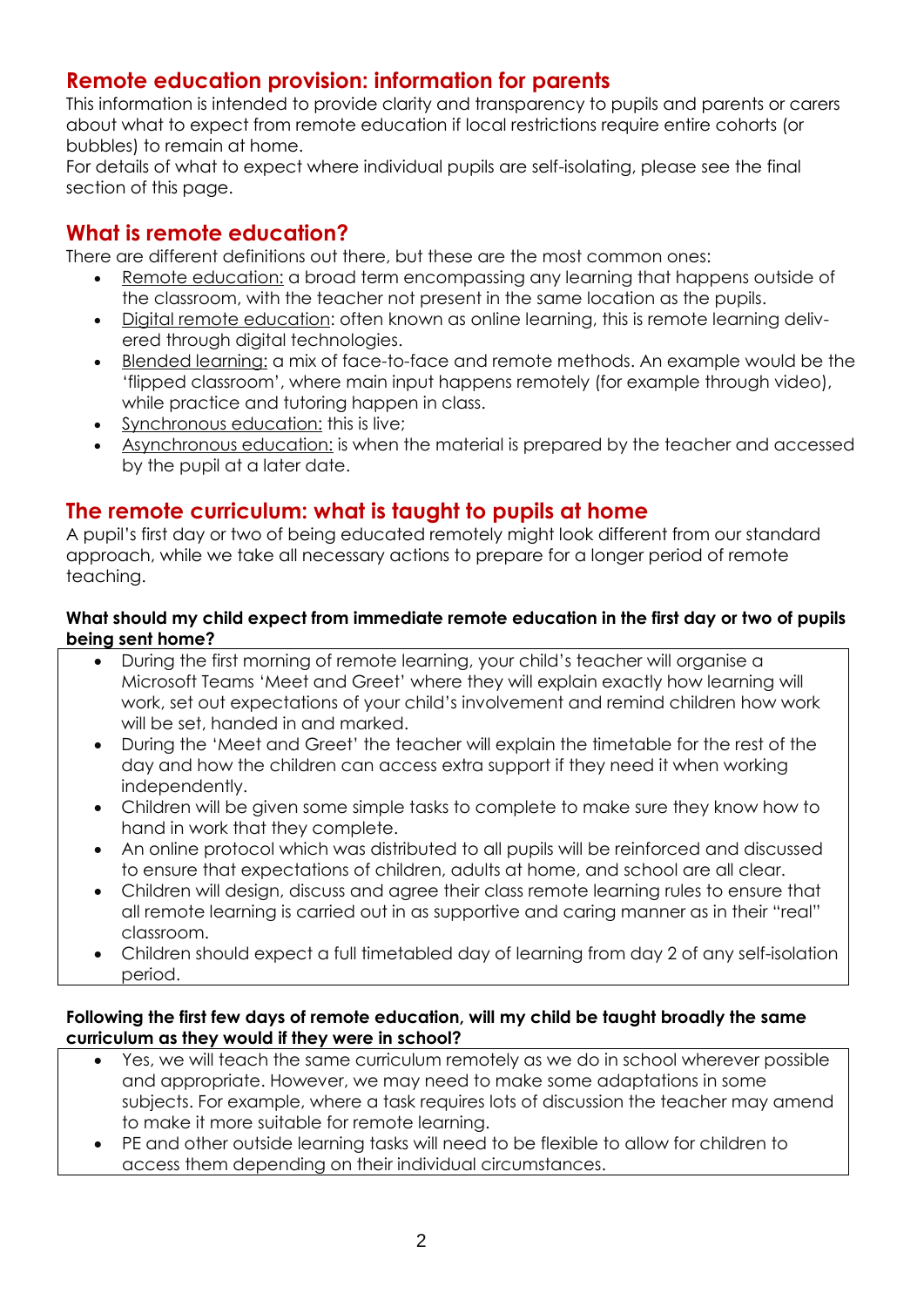#### **Remote teaching and study time each day**

#### **How long can I expect work set by the school to take my child each day?**

We expect that remote education (including remote teaching and independent work) will take pupils broadly the same amount of time as children in school. The timetable for the day will match that of children in school and individual support will be available during normal school hours. If children are unable to complete the learning tasks they are set, then they (or parent/carers on their behalf) should discuss this with the class teacher. This is a blended approach with a mixture of 'live sessions', pre-recorded sessions and assignment based lessons.

| Primary school-aged pupils        | (Number of hours – there are minimum<br>expectations for remote provision. Consider<br>breaking this information down by key stage<br>or year group if applicable) |
|-----------------------------------|--------------------------------------------------------------------------------------------------------------------------------------------------------------------|
| <b>EYFS</b>                       | Live Phonics, Maths (Recorded), Reading,                                                                                                                           |
| Nursery and Reception             | Writing??<br>(3 Hours)                                                                                                                                             |
| Keystage 1<br>Years 1 and 2       | Year 1 – Live Phonics & Live Reading session.<br>Maths and Writing assignment based sessions.                                                                      |
|                                   | Year 2 – Live Writing & pre-recorded reading<br>sessions. Maths assignment based lessons.                                                                          |
| Lower Keystage 2<br>Years 3 and 4 | Year 3 – Live Writing & Grammar sessions.<br>Maths & Reading assignment based lessons.                                                                             |
|                                   | Year 4 - Live Writing & Grammar. Maths &<br>Reading assignment based lessons.                                                                                      |
| Upper Keystage 2                  | Year 5 – Live Writing. Maths & Reading                                                                                                                             |
| Years 5 and 6                     | assignment based lessons.                                                                                                                                          |
|                                   | Year 6 – Live Maths                                                                                                                                                |

#### **Accessing remote education**

#### **How will my child access any online remote education you are providing?**

- All children will access their online lessons using Microsoft Teams.
- Children will be able to ask questions and request support during the day using Teams chat and if appropriate small groups of children may receive additional live teaching to help their learning.
- All tasks will be set as Teams assignments and children will "hand in" the work they do and feedback will be given using Teams.
- School is currently using Microsoft Teams for a daily live 'Meet and Greet' and lesson 1x per day.
- ZOOM is used by all pupils at 09:10am for 'Wake and Shake' with Jaffa Jaffa- School Health Mentor (EVOLVE)
- Pre-recorded math's lesson (using Oak Academy)
- Children will continue to be rewarded for their effort and achievement using ClassDojo and parents and carers may message teachers using this platform as usual.

#### **If my child does not have digital or online access at home, how will you support them to access remote education?**

We recognise that some pupils may not have suitable online access at home. We take the following approaches to support those pupils to access remote education:

We recognise that some pupils may not have suitable online access at home. We take the Following approaches to support those pupils to access remote education: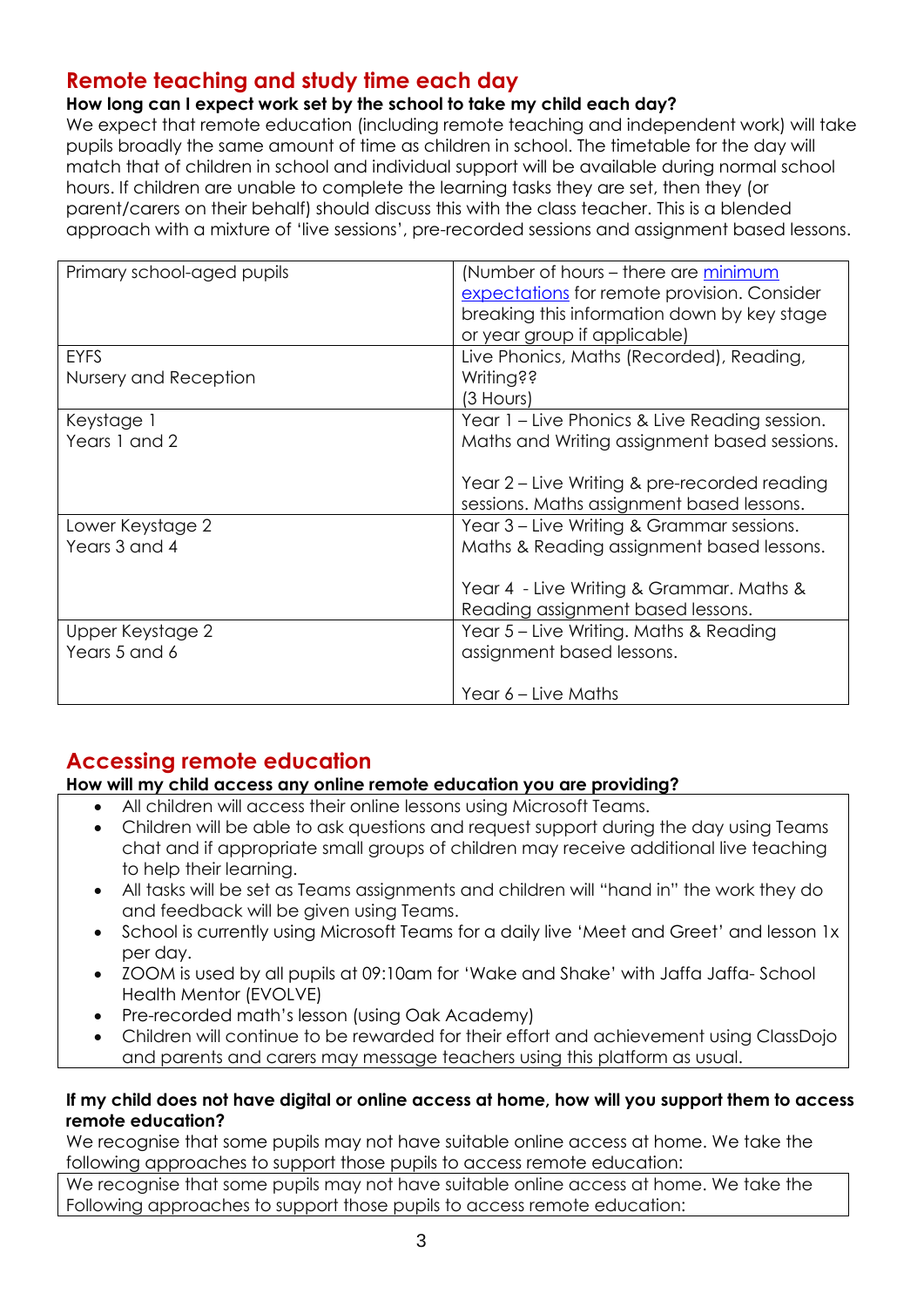- If your child does not have access to a laptop or other suitable device but your home does have a high speed internet connection, then we may be able to lend them a laptop. Parents and carers should contact the office via: [of](mailto:office@grange.southwark.sch.uk)[fice@grange.southwark.sch.uk](mailto:office@grange.southwark.sch.uk) or call the school office (020 7771 6121) for further information.
- For any pupils that do not have any access to the internet, printed materials will be prepared and can be collected from school or delivered if required. Work can be collected on a fortnightly basis.

#### **How will my child be taught remotely?**

We use a combination of the following approaches to teach pupils remotely:

- live teaching (online lessons) most lessons will include a live introduction from your child's class teacher
- recorded teaching (e.g. Oak National Academy lessons, video/audio recordings made by teachers) – for some lessons your child will download and view a prerecorded video
- your child will continue to use the range of online tools that they are familiar with and use in school such as: Reading Eggs, Mathletics, Purple Mash
- Printed paper packs produced by teachers (e.g. workbooks, worksheets)
- Our school website is also updated weekly with new resources to support Online Learning<http://grange.southwark.sch.uk/home-learning-resources/>

#### **Engagement and feedback**

#### **What are your expectations for my child's engagement and the support that we as parents and carers should provide at home?**

 Please expect that your child will be completing a usual day of learning from 9:10am to 3:00pm. Parents and children have received an online learning protocol and will be reminded regularly about expectations of school, children and parents/carers on the first day of any remote learning period.

#### **We expect that children will:**

- "arrive" or log in on time to all of their live lessons
- be dressed appropriately for learning
- do their best to complete all independent learning tasks
- request help through Teams if they are unsure of what to do, or how to do it
- abide by the class's agreed remote learning rules and the remote learning contact

#### **We ask that parents and carers**

- help children to log in to live learning
- monitor children's safe access to the internet
- report any problems accessing learning to the class teacher
- set routines at home to support your child's education
- ensure that children "arrive" or log in promptly each morning
- monitor Microsoft Teams account for messages from your child's teacher

#### **How will you check whether my child is engaging with their work and how will I be informed if there are concerns?**

It is important that children continue their learning during any period of learning at home. In order to monitor this:

- a daily register will be taken each morning and during every online lesson
- any child not attending will be marked absent and we will contact you to find out the reason for your child's absence
- in addition, the class teacher(s) will monitor children's completion of work to ensure that all tasks are completed during the day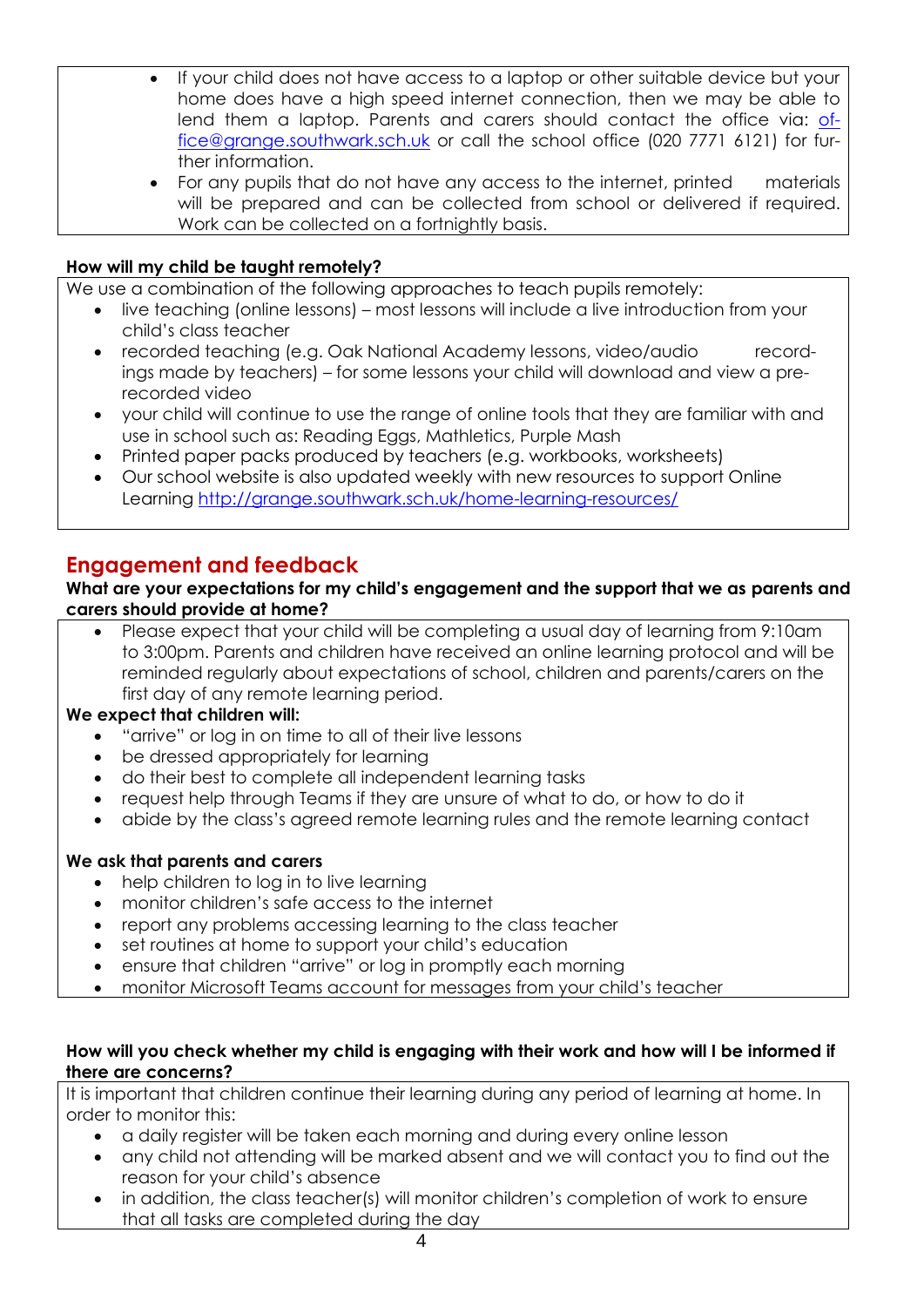If we are concerned that a child is not attending or not engaging successfully with their remote learning, we will contact you by telephone to discuss how we can work together to ensure your child's education is not interrupted.

#### **How will you assess my child's work and progress?**

Feedback can take many forms and may not always mean extensive written comments for individual children. For example, whole-class feedback or some quizzes which are marked automatically via digital platforms are also valid and effective methods, amongst many others.

Our approach to feeding back on pupil work is as follows:

- Feedback will usually be a written comment
- For some pieces of work, we will issue a marked score
- Oral feedback will also be given during lessons
- Where necessary, more detailed feedback may be issued to help a child or group of children understand a misconception in a virtual live meeting

#### **Additional support for pupils with particular needs**

#### **How will you work with me to help my child who needs additional support from adults at home to access remote education?**

We recognise that some pupils, for example some pupils with special educational needs and disabilities (SEND), may not be able to access remote education without support from adults at home.

We acknowledge the difficulties this may place on families, and we will work with parents and carers to support those pupils in the following ways:

- Teachers may differentiate tasks
- Additional supports, examples and checklists may be issued
- Where individual approaches are required we will discuss these with you.
- Please contact our SENDCo at school if you would like to discuss the needs of your child and how they will access remote learning.

#### **Remote education for self-isolating pupils**

Where individual pupils need to self-isolate but the majority of their peer group remains in school, how remote education is provided will likely differ from the approach for whole groups. This is due to the challenges of teaching pupils both at home and in school.

#### **If my child is not in school because they are self-isolating, how will their remote education differ from the approaches described above?**

- While live remote teaching is not possible while the class teacher is teaching their class, we will use broadly the same approach as outlined above.
- We will ensure individual pupils self-isolating are taught a planned and well-sequenced curriculum with meaningful and ambitious work each day in a number of different subjects, including providing feedback.
- Each day, the class teacher will set work that is broadly in line with the work that is happening in the classroom.
- Children can request additional support using Teams and adults in school will respond to support when they are available.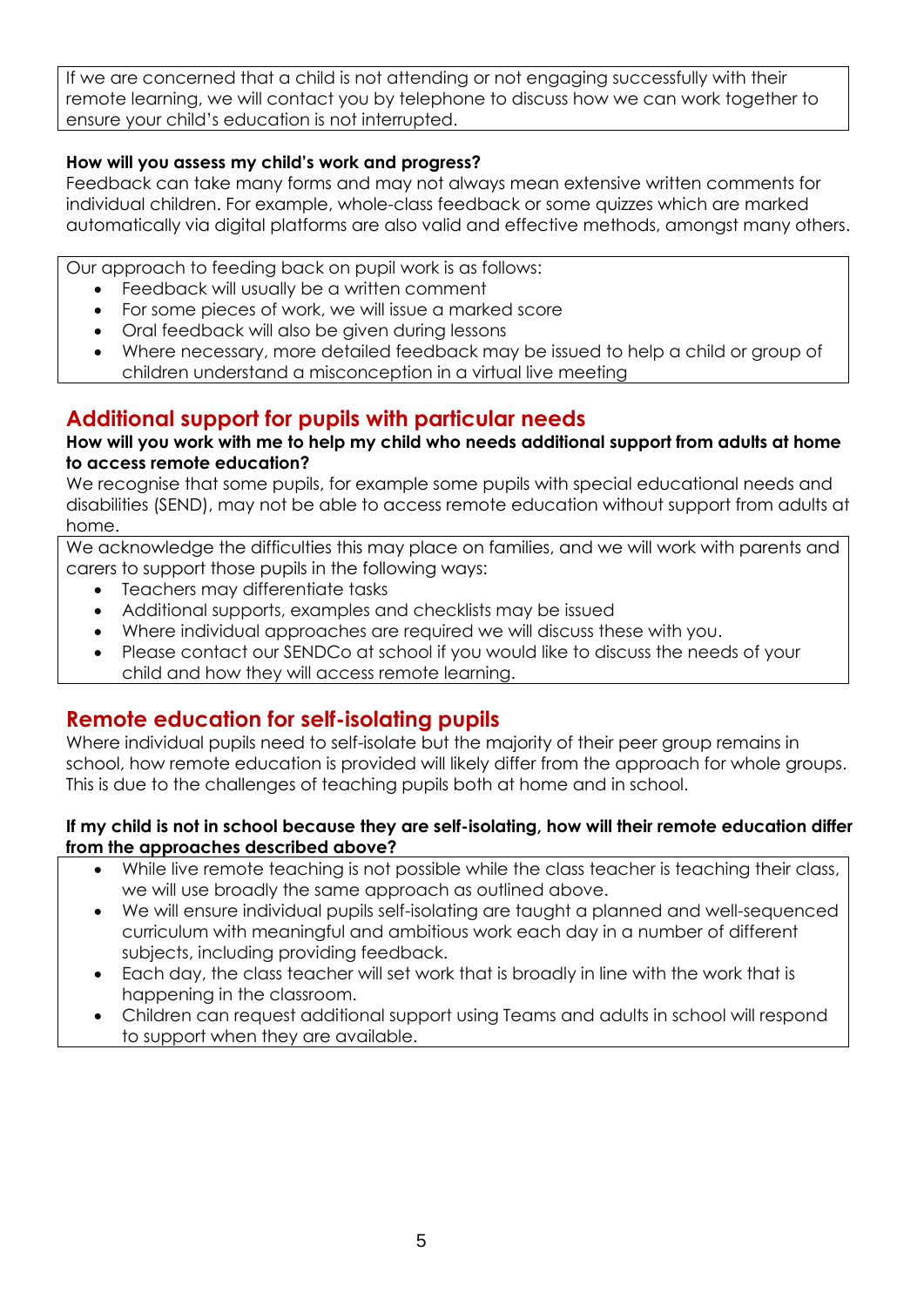#### **Protocols for online learning – January 2021**

#### **Teachers**

- Teachers will check that all the correct participants are present on all video calls. They will start the call with a register, particularly if many users are involved on the call.
- Before the session starts turn off the private chat feature and ensure settings are fixed so that other users on the call cannot record the conversation covertly.
- Check the system's settings to ensure that other users cannot record calls. Also remind users at the beginning that the call should not be recorded.
- Teachers must not share sensitive documents over video call e.g. Do not screen share personal data. Other users can click "print screen" and then have a copy of documents they may not be entitled to.
- Teachers will take control of the Teams meetings. They will set the ground rules e.g. making it clear there is to be no recording, setting rules on communication etiquette (such as asking children to raise their hand before speaking).
- When sending Teams links or if you need to send documents or work in advance or following a chat session, do ensure that (1) all users are blind copied (BCC) into the email and (2) avoid sending any sensitive data in those emails. If you need to send sensitive data to a specific individual, do re-check the email address before sending to check it is being sent to the correct recipient.
- Do not give out any email addresses and numbers to users. Only the school office email address should be provided.
- Remember that there might be limits to what can be achieved through virtual and remote learning. Try not to give children too many steps to a task you are expecting them to achieve on any given day.
- However, please be as clear as possible about the expectations for the day in your lessons. This will avoid lots of questions throughout the day.
- Be in touch with your year partner / line manager if you have any concerns during the teaching day.
- Parents may e-mail questions about the learning. These will be emailed to you from [office@grange.southwark.sch.uk](mailto:office@grange.southwark.sch.uk) . Please check your email regularly and try to reply to enquiries within **the school day.** Please do not feel obliged to reply to the queries before 8:30am or after 3:30pm.
- When live streaming lessons, teachers should be in a neutral area where nothing personal or anything deemed to be inappropriate can be seen or heard in the background. Either use a plain default background or a background in your home which does not contain any distractions for children.
- Please dress appropriately for online sessions if unsure please refer to the school's code of conduct.
- Live streamed sessions should be recorded and backed up elsewhere, so that if any issues were to arise; the video can be reviewed. This will only be for the host/school to view if needs be. You must inform parents that this is for safeguarding purposes in advance.
- There will be time in every day where you will discuss the learning with children. Apart from these times, please refrain from contacting children directly.
- 1:1 contact with a child should be avoided unless a parent or other member of staff is available during the meeting.
- In the event that you need to telephone a parent, please take steps to withhold your number.
- If you find any contact made by parents or children inappropriate, report this to your line manager immediately.
- If you have any safeguarding concerns, please inform a DSL as soon as practically possible.
- If you are having issues with the device you are using to the point where this is affecting your ability to teach, please contact your line manager as you may be able to borrow a device from the school.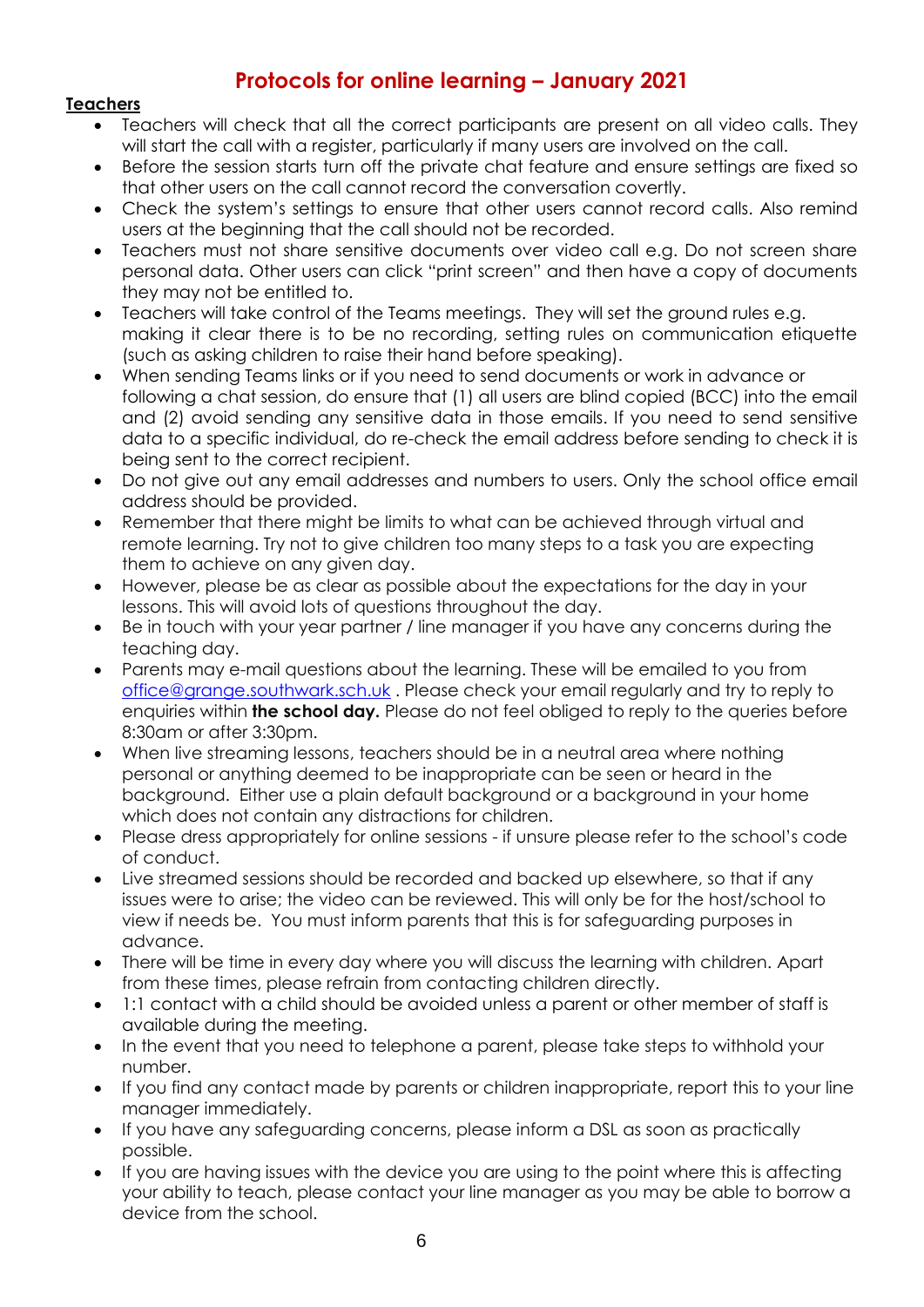To ensure children get the most out of online contact with their teachers we have put together some protocols that will support children in getting the most out of remote learning. We ask parents to please support children with the following:

#### **Children**

- Check your timetable for when your group session with your teacher will be today.
- Begin your day at 9:10a.m. with a 'Wake and Shake' session led by Jaffa. At 9:30 log on to Teams for a 'Meet and Greet' session with your teacher.
- Listen carefully to the instructions, and if you have any questions or if there was any part you didn't understand, please ask your teacher.
- If there is a question you have about the learning, please wait until you have a chance and speak to your teacher in the group session.
- If you are completely stuck and you cannot continue with any of your other learning, ask an adult at home to help you contact your teacher, using the chat function on Microsoft Teams or call the school office.
- Please make sure you are appropriately dressed for times when you are talking to your teacher online.
- Please make sure you are ready for learning (not eating, not watching TV, not using another mobile phone etc.) when you are talking to your teacher online.
- Please do not take screen shots or record the screen while you are completing online learning.
- The language and your behaviour you use during online sessions should be appropriate at all times.
- Be ready to mute your microphone if you are asked to by the teacher.
- Do not use the chat function on Microsoft Teams to send any messages to others apart from questions that relate to your learning.
- Complete your learning to the best of your ability at all times but remember not to get too frustrated if there are things you find tricky!
- **THINK** before you post online.
- $\checkmark$  Is it? True Helpful Inspiring Necessary Kind If not, don't post it!
- $\checkmark$  Show aratitude to all those who are supporting you.
- $\checkmark$  Be respectful and considerate to adults and siblings at home who might also be trying to work.
- $\checkmark$  Leave your work area neat and tidy at the end of each day.
- $\checkmark$  Ensure you use electronic devices responsibly and if you are concerned by something you see online, speak to an adult or report it immediately:
	- Childline for support
	- UK Safer Internet Centre to report and remove harmful online content
	- ❖ CEOP for advice on making a report about online abuse
	- UK Safer Internet Centre advice for parents and carers

#### **Parents**

To help facilitate online learning please ensure the following:

- That the computer or device is placed in a neutral area without distractions.
- Please ensure that household members who may be seen during live streamed sessions are appropriately dressed and use appropriate language.
- Live streamed lessons will be recorded for safeguarding purposes by the teacher. These will be deleted in line with our data retention policies.
- Children and parents are not permitted to record these lessons or share them with others.
- Ensure your child/ren can access a designated place in the home in which to complete schoolwork.
- Check that your child/ren stay up to date with their schoolwork as much as possible.
- Share with your child/ren's teacher/s any concerns you have concerning your child/ren's engagement or wellbeing that may affect their progress.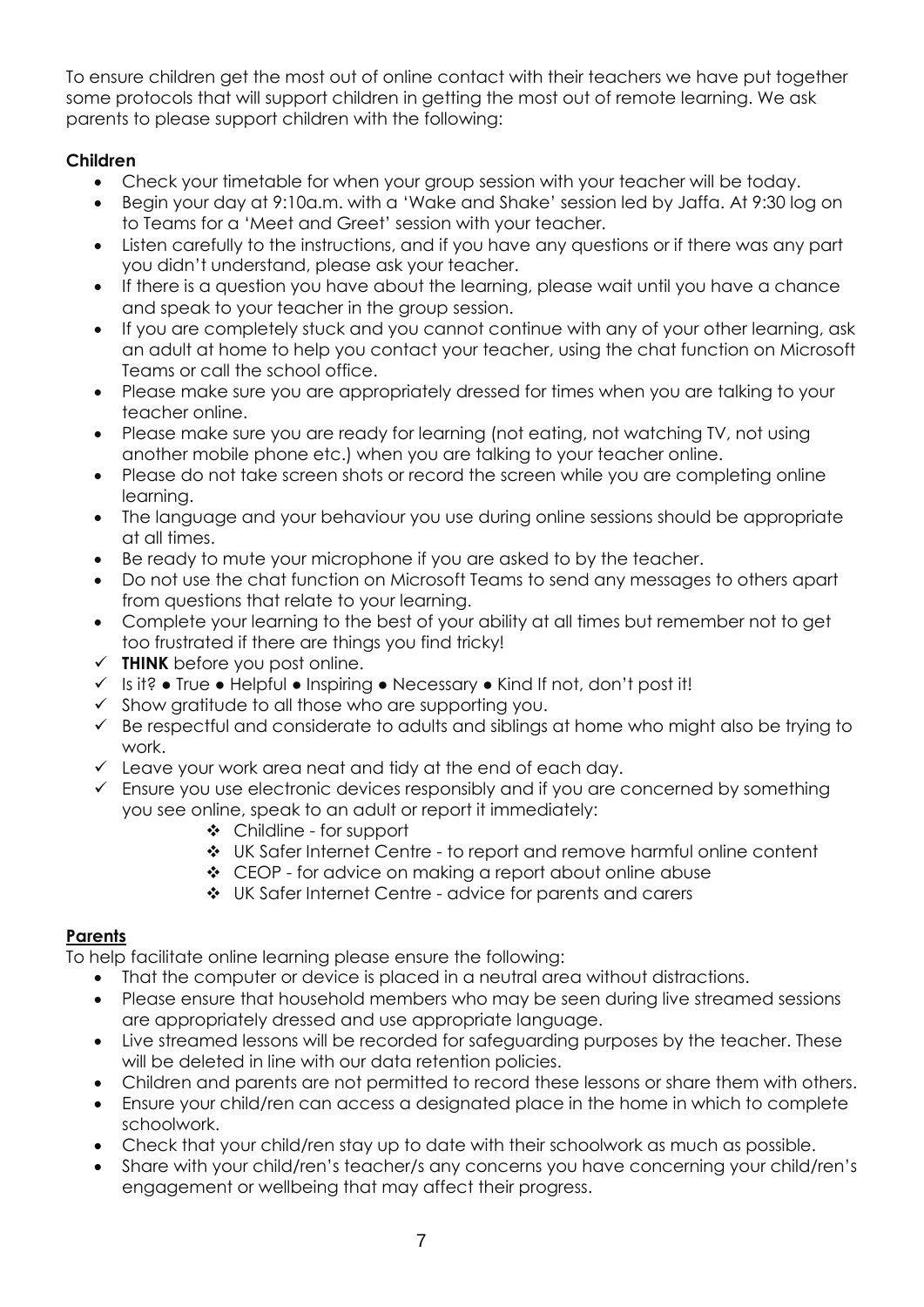- Keep in touch with developments affecting the school's ongoing provision by reading regular school communications and routinely checking the school's website.
- Make sure your child/ren use all electronic devices in ways that respect every member of the school community.
- Alert the school to any online concerns, using any the following for guidance at home if needed:
	- 1. Internet matters for support for parents and carers to keep their children safe online.
	- 2. London Grid for Learning for support for parents and carers to keep their children safe online. Net-aware - for support for parents and carers from the NSPCC.
	- 3. Parent info for support for parents and carers to keep their children safe online.
	- 4. Thinkuknow for advice from the National Crime Agency to stay safe online.

#### **Data protection**

When accessing personal data for remote learning purposes, all SLT will: Explain:

- How they can access the data, such as on a secure cloud service or a server on the school's IT network
- Which devices they should use to access the data

#### **Processing personal data**

Staff members may need to collect and/or share personal data such as email addresses and telephone numbers with their year group team as part of the remote learning system. When emailing a group of parents from the teachers Microsoft email account the teacher will blind copy parents email addresses using the BCC function to avoid sharing personal data. Any data breaches that occur will be dealt with in line with the schools Data Breach Policy.

#### **Keeping devices secure**

All staff members will take appropriate steps to ensure their devices remain secure. This includes, but is not limited to:

- Keeping the device password-protected strong passwords are at least 8 characters, with a combination of upper and lower-case letters, numbers and special characters (e.g. asterisk or currency symbol)
- Ensuring the hard drive is encrypted this means if the device is lost or stolen, no one can access the files stored on the hard drive by attaching it to a new device
- Making sure the device locks if left inactive for a period of time
- Not sharing the device among family or friends
- Installing antivirus and anti-spyware software
- Keeping operating systems up to date always install the latest updates

#### **Safeguarding**

Live streamed sessions will be recorded to protect all parties. These recordings will be stored safely and deleted in line with the school's data retention policy. Most teacher delivered lessons will be pre-recorded.Increased activity online places children at greater risk so children

#### **Timings and deadlines:**

The mental well-being of both parent/carer and child is very important to us. We know there may be challenges when moving to remote learning. We ask everyone to do their best in supporting the learning the school is providing.

We expect parents/carers to continue to support their child's education at home. MS Teams (and paper activities) can be accessed to work within family schedules and the requirements